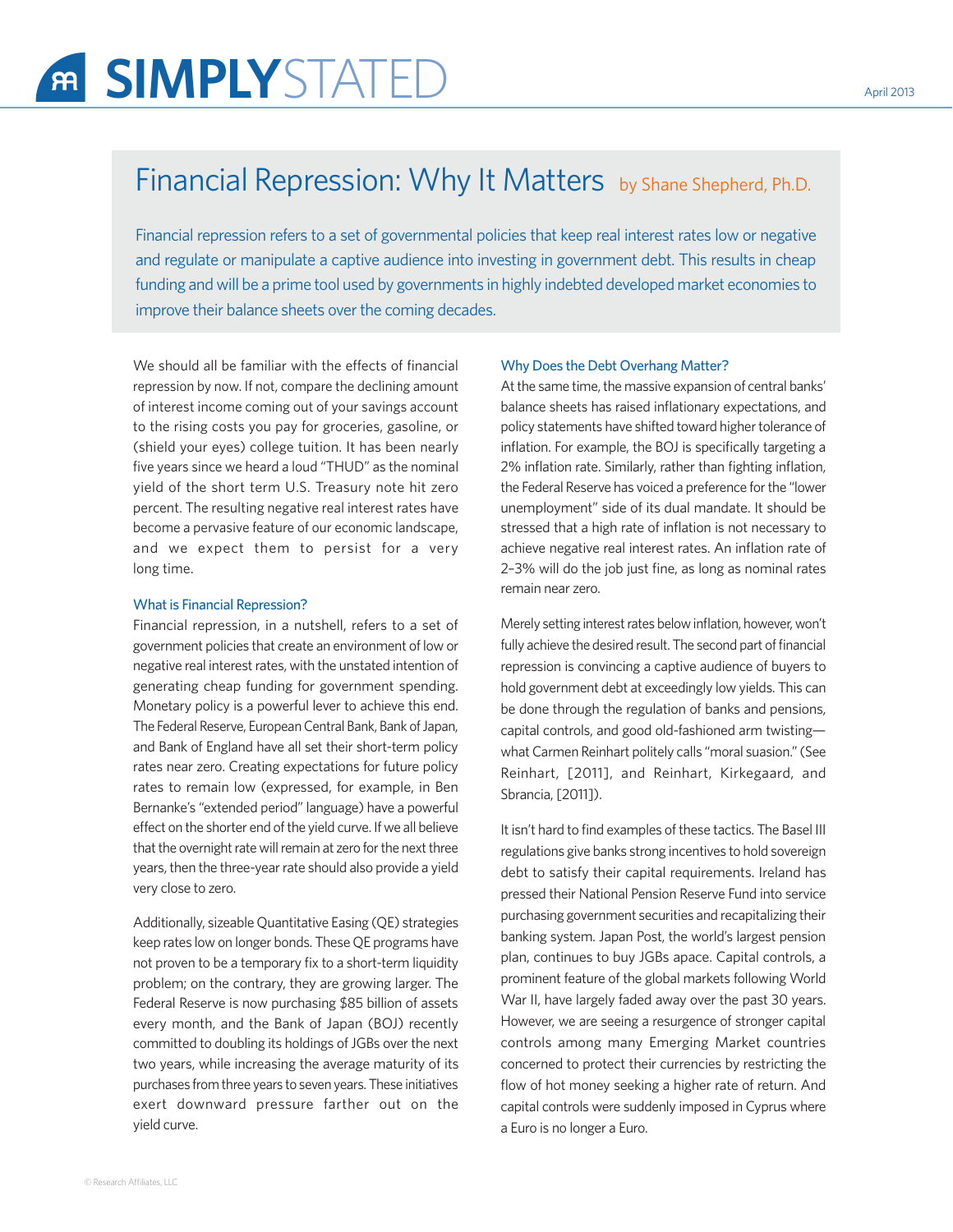# Why Do We See Financial Repression?

On the surface, these policies are put in place to combat weak economies, spur economic growth, and reduce unemployment. These are certainly laudable goals, but they presuppose that we find ourselves in a typical business-cycle type of recession and the problem is feeble demand. If that were the case, low real interest rates would normally reduce savings, move consumption from future years into the present, and generate stronger economic growth.

Economists decompose interest rates into three components: a real rate of return, an inflation factor, and a risk premium. Investors, an impatient lot, typically demand a positive real rate of return if they are to save rather than consume. Consuming today is generally more attractive than deferred gratification. If that real rate is high, people are motivated to save; if that real rate is low, they have stronger incentives to spend, and as it moves into negative territory, they are actually penalized for saving. Their savings will have lower purchasing power in the

future. In a normal economic environment, negative real interest rates would generate stronger present-day demand by reducing savings and increasing borrowing. GDP growth would rise and unemployment fall.

By now you have undoubtedly guessed that we are not in a

typical economic setting. Rather than a standard business cycle recession, we find ourselves in a debt overhang economy with weak demand driven or at least exacerbated by deleveraging. The root problem is not the weak demand, but rather the high debt levels which can only be rectified by increased savings. In this environment, our personal financial decisions are largely interest-rate insensitive. In addition to low or negative real interest rates, the dominant features of this economy are slow economic growth, higher unemployment, and low returns on most financial investments. These symptoms are unlikely to disappear until the core debt overhang problem is addressed.

The standard Keynesian prescription for slow growth is to increase government spending in economic downturns to smooth out aggregate consumption. (The corollary reduce government spending when economic growth returns—is oft forgotten.) This works, up to a point. But when governments reach extraordinary high levels of debt, the increase in government debt actually begins to create a counterproductive drag on economic growth. Checherita and Rother (2010) show that the slowing effect of high debt on economic growth may manifest itself at levels as low as 70% debt-to-GDP. This slower growth results from

Financial repression relies on inflation, but it is a steady, stealthy process and therefore much more politically acceptable.

an increased need for private savings, reduced public investment, and lower productivity. Reinhart, Reinhart, and Rogoff (2012) present long term evidence that high debt is associated with slower growth, and establish that it takes a very long time to recover from these debt overhangs historically, an average of 23 years! Despite challenging a portion of Reinhart and Rogoff's (2010) research, a new paper by Herndon, Ash, and Pollin (2013) still shows a slowing (although less dramatic) trend on GDP growth as debt levels rise for the more recent period of developed market countries. Herndon, Ash, and Pollin do not dispute the longer term developed market country results nor the results for emerging market countries.

Most major developed countries are at extraordinarily high debt levels. Unfortunately, we are addicted to debt. In small doses our drug makes us feel better and appears to be a solution to all our problems. But as we come to rely more and more on it, we need the drug just to feel normal. Denial kicks in (remember Dick Cheney's remark that "deficits don't matter"). Eventually our drug loses its effectiveness

> and becomes the cause of our problems. We now stand at that turning point. Much of the developed world has become addicted to debt and debtfinanced consumption. The solution cannot be more debt.

> Financial repression is the practical solution to our debt addiction. No, it is not a fun one,

but consider the alternatives. We are faced with a limited set of options. Ideally, we could reduce debt-to-GDP ratios by holding debt constant and increasing GDP. This requires low deficits and strong economic growth—hardly a description of the current experience in most developed economies. Moreover, with the debt overhang continuing to slow economic growth, this solution is unlikely to materialize on its own.

We could try and dramatically reduce debt through austerity policies. The difficulty here is that GDP drops along with spending, so the economy as a whole shrinks and the debt-to-GDP ratio may not improve.

Like Greece, we could simply walk away from or restructure our debts. However, Greece was forced into this path because they were tied to a hard external currency in the Euro. It is an unappealing and unlikely avenue for governments with control of their own currency.

Or we can turn on our printing presses and remove the debt through sudden, surprise inflation. Imagine if the Fed simply printed \$16 trillion in physical dollars and handed them over to the holders of U.S. Treasuries. This would satisfy the obligation, but at the cost of tremendous sudden